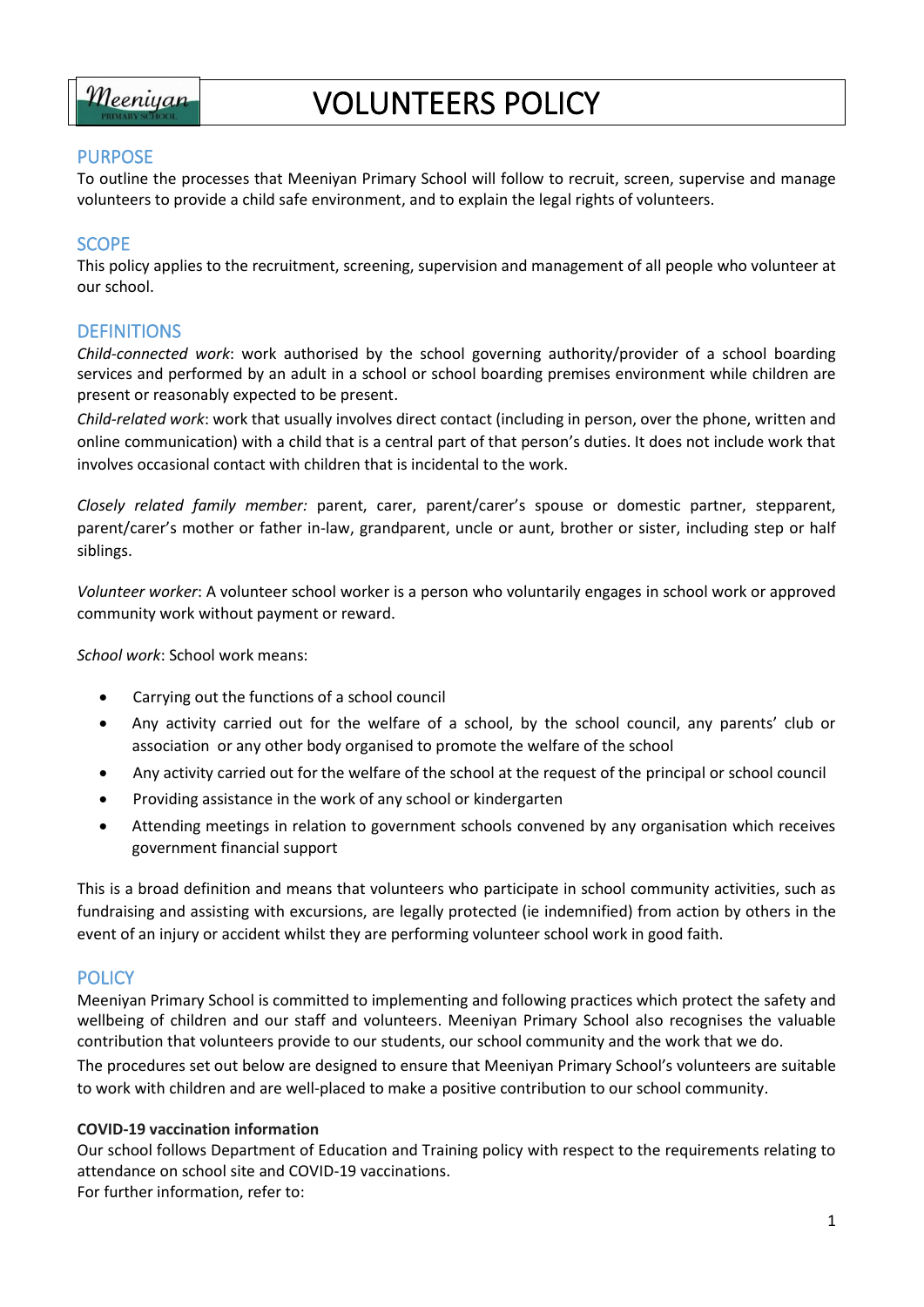• COVID-19 Vaccinations – [Visitors and Volunteers on School Sites](https://www2.education.vic.gov.au/pal/covid-19-vaccinations-visitors-volunteers/policy)

## Suitability checks including Working with Children Clearances

#### *Working with students*

Meeniyan Primary School values the many volunteers that assist with concerts, sporting events, excursions and camps, our side-by-side program, breakfast club and fundraising. To ensure that we are meeting our legal obligations under the *Worker Screening Act* and the Child Safe Standards, Meeniyan Primary School is required to undertake suitability checks which in most cases will involve asking for evidence of a Working with Children (WWC) Clearance. Additional suitability checks may also be required depending on the volunteer role, such as reference, proof of identity, qualification and work history involving children checks.

Considering our legal obligations, and our commitment to ensuring that Meeniyan Primary School is a child safe environment, we will require volunteers to obtain a WWC Clearance and produce their valid card to administration for verification in the following circumstances:

- **Volunteers who are not parent/family members** of any student at the school if they are engaged in child-related work regardless of whether they are being supervised.
- **Parent/family volunteers** who are assisting with any classroom or school activities involving direct contact with children in circumstances where the volunteer's child is **not** participating, or does not ordinarily participate in, the activity.
- **Parent/family volunteers** who assist with excursions (including swimming), camps and similar events, regardless of whether their own child is participating or not.
- **Parent/family volunteers** who regularly assist in school activities, regardless of whether their own child is participating or not

In addition, depending on the nature of the volunteer work, our school may ask the volunteer to provide other suitability checks at its discretion (for example, references, work history involving children and/or qualifications). Proof of identity may also be required in some circumstances.

## *Non child-related work*

On some occasions, parents and other members of the school community may volunteer to do work that is not child-related. For example, our Parent Connect group, school council and event set-up/organisation offsite, during which children will not be, or would not reasonably be expected to be, present.

Volunteers for this type of work are not required to have WWC Clearance, other suitability checks as they are not engaged in child-related work and children are not generally present during these activities. However, Meeniyan Primary School reserves the right to undertake suitability checks, including requiring WWCC at its discretion if considered necessary for any particular activities or circumstances.

## Training and induction

Under the Child Safe Standards volunteers must have an appropriate induction and training in child safety and wellbeing.

To support us to maintain a child safe environment, before engaging in any work where children are present or reasonable likely to be present, volunteers must familiarise themselves with the policies, procedures and code of conduct which are publicly available from the office or on the school website and ensure the actions and requirements in these documents are followed when volunteering for our school.

Depending on the nature and responsibilities of their role, Meeniyan Primary School may also require volunteers to complete additional child safety training.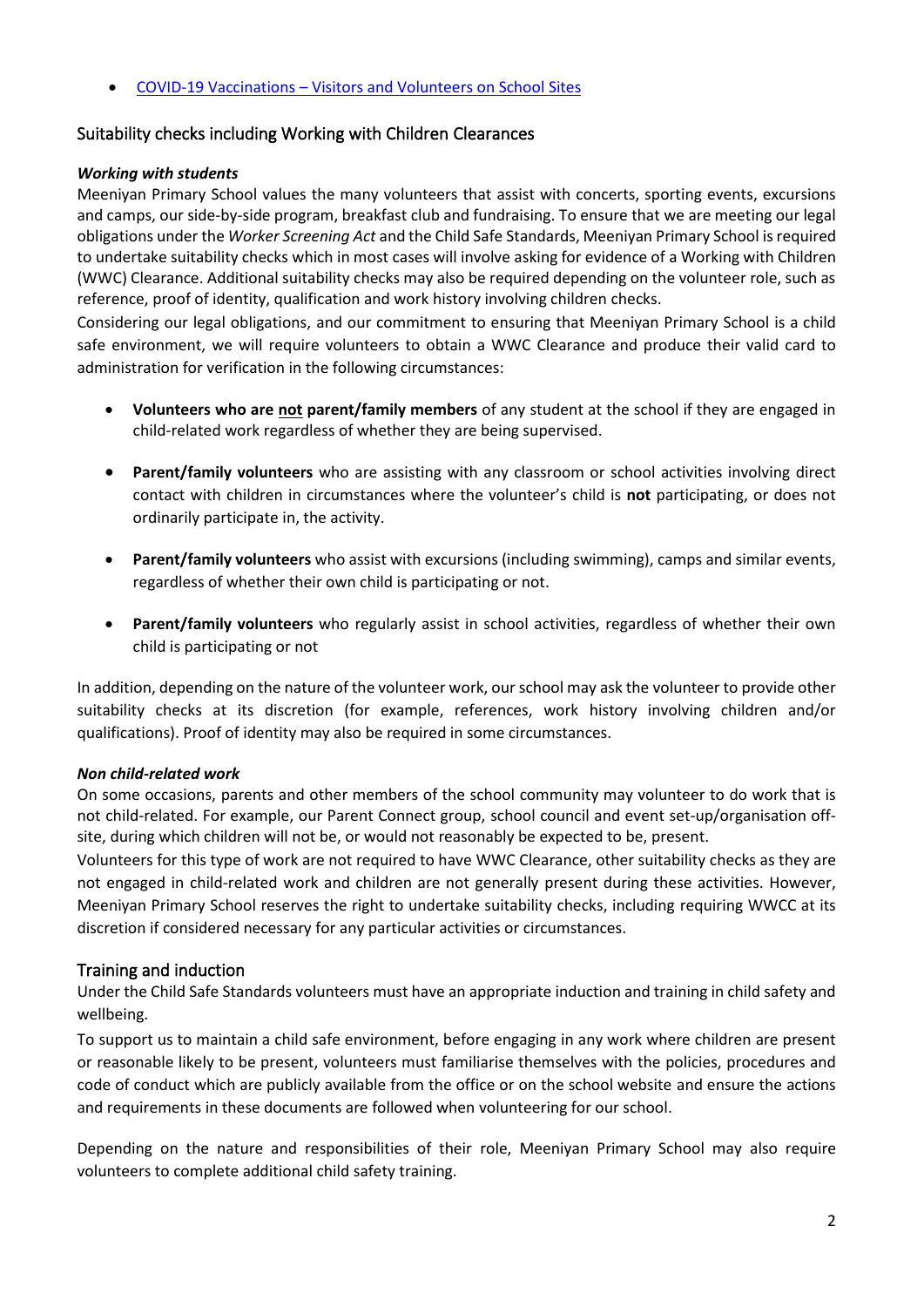## Management and supervision

Volunteer workers will be expected to comply with any reasonable direction of the principal (or their nominee). This will include the requirement to follow our school's policies, including, but not limited to our Child Safety and Wellbeing Policy and Child Safety Code of Conduct.

Volunteer workers will also be expected to act consistently with Department of Education and Training policies, to the extent that they apply to volunteer workers, including the Department's policies relating to [Equal Opportunity and Anti-Discrimination,](https://www2.education.vic.gov.au/pal/equal-opportunity/policy-and-guidelines) [Sexual Harassment](https://www2.education.vic.gov.au/pal/sexual-harassment/overview) and [Workplace Bullying.](https://www2.education.vic.gov.au/pal/workplace-bullying/policy)

The principal (or their nominee) will determine the level of school staff supervision required for volunteers, depending on the type of work being performed, and with a focus on ensuring the safety and wellbeing of students.

The principal has the discretion to make a decision about the ongoing suitability of a volunteer worker and may determine at any time whether or not a person is suitable to volunteer at Meeniyan Primary School.

## Privacy and information-sharing

Volunteers must ensure that any student information they become aware of because of their volunteer work is managed sensitively and in accordance with the Schools' [Privacy Policy](https://www.education.vic.gov.au/Pages/schoolsprivacypolicy.aspx) and the Department's policy on [Privacy and Information Sharing.](https://www2.education.vic.gov.au/pal/privacy-information-sharing/policy)

Under these policies, student information can and should be shared with relevant school staff to:

- support the student's education, wellbeing and health;
- reduce the risk of reasonably foreseeable harm to the student, other students, staff or visitors;
- make reasonable adjustments to accommodate the student's disability; or
- provide a safe and secure workplace.

Volunteers must immediately report any child safety concerns that they become aware of to a member of staff to ensure appropriate action. There are some circumstances where volunteers may also be obliged to disclose information to authorities outside of the school such as to Victoria Police. For further information on child safety responding and reporting obligations refer to: *Child Safety Responding and Reporting Obligations (including Mandatory Reporting) Policy and Procedures.* 

#### Records management

While it is unlikely volunteers will be responsible for any school records during their volunteer work, any school records that volunteers are responsible for must be provided to Administration to ensure they are managed in accordance with the Department's policy[: Records Management](https://www2.education.vic.gov.au/pal/records-management/policy) – Schools.

## Compensation

#### *Personal injury*

Volunteer workers are covered by the Department of Education and Training's Workers' Compensation Policy if they suffer personal injury in the course of engaging in school work.

#### *Property damage*

If a volunteer worker suffers damage to their property in the course of carrying out school work, the Minister (or delegate) may authorise such compensation as they consider reasonable in the circumstances. Claims of this nature should be directed to the principal who will direct them to the Department's Legal Division.

## *Public liability insurance*

The Department of Education and Training's public liability insurance policy applies when a volunteer worker engaged in school work is legally liable for:

- a claim for bodily injury to a third party
- damage to or the destruction of a third party's property.